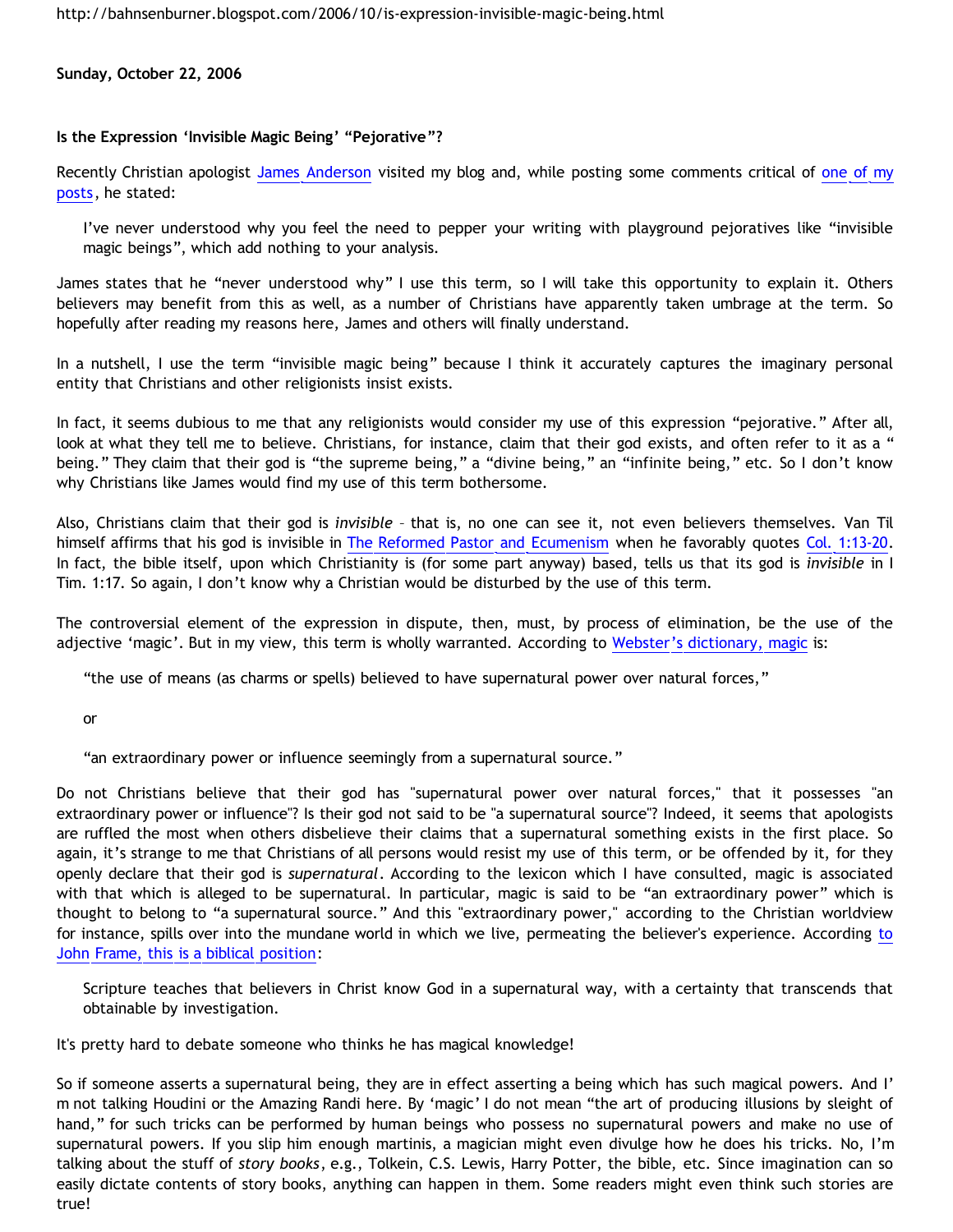Moreover, the claim to magic frequently involves the designation of a *personal* agent whose consciousness has supernatural powers. According to its spokesmen, this magic-endowed personal agent can *wish* things into existence (cf. "creation ex nihilo"). Also, it can *revise* the identity of entities or substances (e.g., turning water into wine), or enable an entity to behave like an entity which it is not (e.g., men walking on unfrozen water), *just by wishing*. Oddly, we never get to see these amazing feats, but we've been assured that they are possible and that *someone* (who is unfortunately no longer around for questioning) has seen them.

The parallels here between magic and what Christianity claims about its deity, heroes and arch-villains, are indeed striking. Thus, so long as Christians want to claim that there is a supernatural being which stubbornly resides beyond the reach of our senses, I see no reason why the expression 'invisible magic being' does not subsume it. And contrary to what Anderson says, my use of this expression does in fact add to my analysis in that it covers more than just the Christian god; in addition to Christianity's deity, it also includes any rival deity which non-Christian religionists might imagine. Thus the so-called Fristian god is also dispatched by analysis, should Christian apologists find themselves tempted to hide behind it. It also includes Christianity's angels, demons, devils, even old Scratch himself, for all these are at one point or another portrayed to possess supernatural endowments. Demons, for instance, are said to have the power to afflict an otherwise healthy person with disease. Angels are said to have the power to come to us in our dreams, bearing telegrams from the ruling consciousness itself. Thus by using an expression which encompasses more than just one alleged entity, we are able to include the entire pantheon of imaginary personal agents which are said to be real, powerful, and yet plainly invisible.

by Dawson Bethrick

*posted by Bahnsen Burner at [8:00 AM](http://bahnsenburner.blogspot.com/2006/10/is-expression-invisible-magic-being.html)*

## **6 Comments:**

[Daniel Morgan](http://www.blogger.com/profile/15150803) said...

Bingo. Spot on.

[October 22, 2006 9:29 AM](http://bahnsenburner.blogspot.com/2006/10/116153455697711464)

[Brother Blark](http://www.blogger.com/profile/29482551) said...

Just wait till Discomfiter Manata gets a hold of this one...hoo boy, you're going down!

[October 22, 2006 10:33 AM](http://bahnsenburner.blogspot.com/2006/10/116153839530071397)

## [breakerslion](http://www.blogger.com/profile/8227868) said...

I seem to recall that some moldering old Pope admonished his minions to make a distinction between what the alleged god does when he serves up miracles, and magic. One more inconsistency to that crowd is like serving up one more plate at the Smith Family Reunion.

All I can say is, "Roota...Zoota...Zoot!"

[October 22, 2006 5:45 PM](http://bahnsenburner.blogspot.com/2006/10/116156435666159385)

[James Anderson](http://www.blogger.com/profile/8293423) said...

## Dawson,

Thanks for this enjoyable little riff on a parenthetical remark of mine. Now, getting back to the point... ;)

[October 23, 2006 1:15 PM](http://bahnsenburner.blogspot.com/2006/10/116163453065655997)

[Brother Blark](http://www.blogger.com/profile/29482551) said...

Bethrick, you've been DISCOMFITED again!

<http://triablogue.blogspot.com/2006/10/lucky-charms-atheology.html>